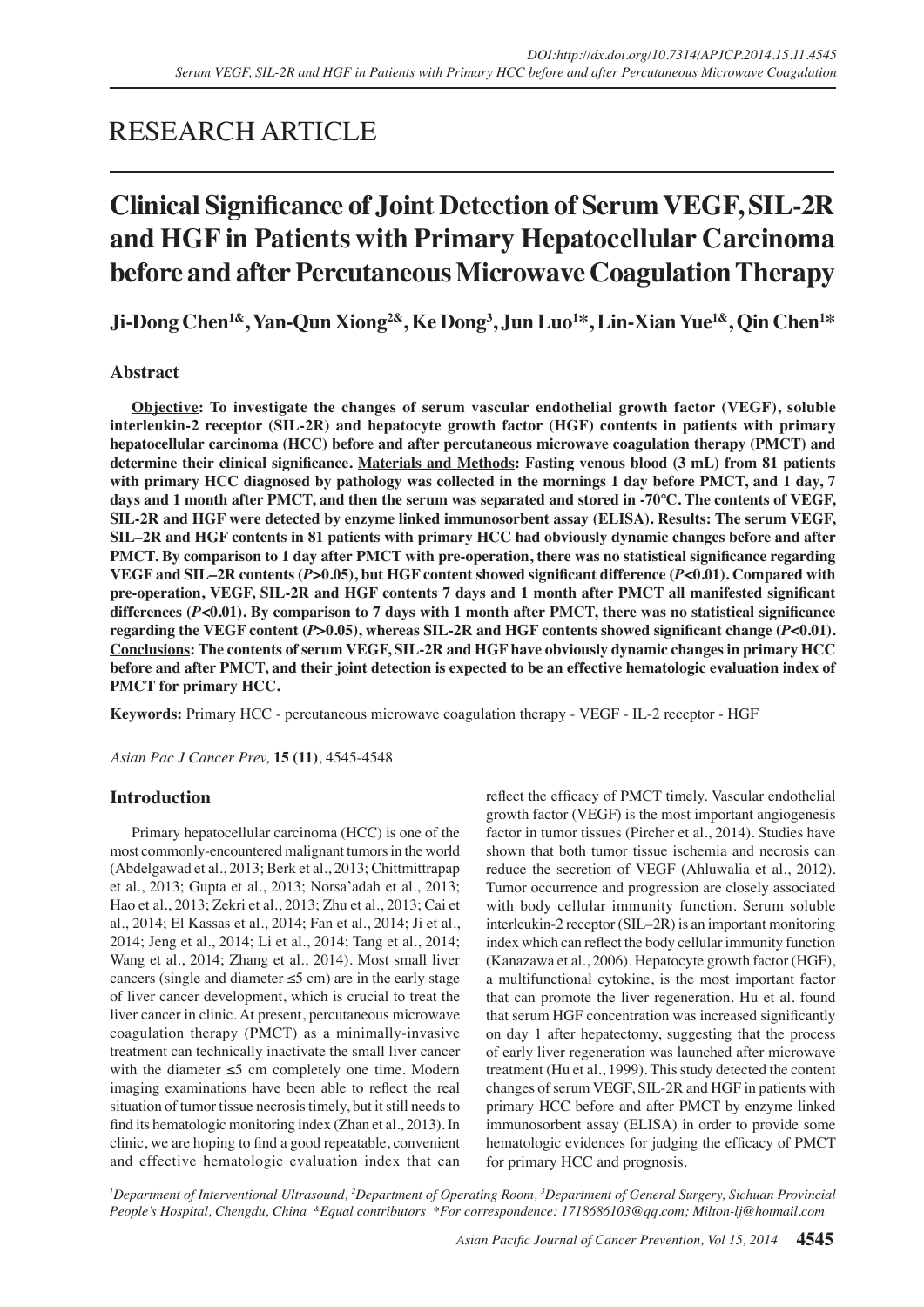| Indexes           | Before PMCT      | 1 day after PMCT  | 7 days after PMCT            | 1 month after PMCT             |
|-------------------|------------------|-------------------|------------------------------|--------------------------------|
| VEGF              | $270.12 + 66.87$ | 254.73+73.45      | $165.05 + 77.40$             | $171.92 + 76.10$ <sup>**</sup> |
| $\text{SII} = 2R$ | 1204.24+77.73    | $118343+9077$     | $676.40+99.03***$            | $784.04+104.45***$             |
| HGF               | 771.84+277.60    | $987.06 + 309.15$ | $117851+32807$ <sup>**</sup> | $802.05 + 330.09***$           |

**Table 1. Changes of Serum VEGF, SIL–2R and HGF Contents at Different Time Points before and after PMCT(x±s, pg/ml)**

Compared with before PMCT, \*\**P*<0.01; Compared with 7 days after PMCT, ##*P*<0.01

# **Materials and Methods**

### *General data*

A total of 81 patients with primary HCC and undergoing PMCT in our hospital from Nov., 2011 to Oct., 2013 were selected, in which the males and females at the age of 35~84 years were respectively 68 and 13 cases, with the median age of  $(53.25 \pm 11.67)$  years. All the patients were diagnosed by clinical imaging and serum alpha fetal protein (AFP) detection, and finally confirmed by pathological section. There were no surgical indications or patients to refuse the surgery. According to the standards made in China liver cancer meeting in 2001, the clinical staging of all patients pertain to phase Ⅱ. There were no patients with portal venous bronchi, hepatic veins or bile duct carcinoma, and all liver functions were Child A. According to CT measurement, the average HCC nodule was  $(3.78\pm1.22)$  cm. All the patients did not receive any other therapies before PMCT, and fill the application form and signed by themselves or their relatives before biopsy and treatment. They did not receive any other therapies during microwave treatment and research.

#### *Methods*

Specimen collection: Fasting venous blood (3 mL) from all patients was collected in the morning respectively on 1 day before PMCT, 1 day, 7 days and 1 month after PMCT, and then the serum was separated and stored in  $-70^{\circ}$ C.

Treatment methods: First, apply American-made Bard18G automatic biopsy gun to penetrate into the liver tumor site percutaneously under ultrasound before PMCT, and then take 2~3 pieces of mass and put them in 40% formalin for fixation, finally, send them to inspect; Second, apply KY-2000 type microwave coagulation therapy apparatus (Nanjing Kangyou Company, China) with 2450MHZ of microwave frequency and 100 W of maximum output power; Third, routinely sterilize the local skin and shop the towel, and then puncture the microwave therapeutic needle into the liver tumor percutaneously under ultrasound after application of 2% lidocaine for local anesthesia, at last, turn on the power supply to start the treatment after determining the location. According to the tumor size and the surrounding tissue, the specific treatment power and time were set. For the patients with tumor diameter -3 cm, the single ablation needle with 60-70 W was used for 500~700 s; for those with tumor diameter being  $3~5$  cm, two ablation needles with  $60~70$ W were applied for 700~900 s to kill the tumor tissues in situ conformally one time. Ultrasound imaging or enhanced MRI was conducted to examine and judge the degree of tumor necrosis 1 month after the microwave

treatment.

Determination of serum VEGF and SIL-2R: Double antibody sandwich ELISA, VEGF and SIL–2R kits (ADL Company, America) were adopted.

Determination of serum HGF: ELISA kit (R&D Company) was used to detect the serum HGF concentration in the patients with small liver cancer, and the testing steps were carried out strictly in accordance with the kit instructions. The OD value was red at a wavelength of 492nm on the enzyme mark instrument. The standard curve was drawn with OD value and standards respectively as the ordinate and abscissa. Finally, the concentration was inquired according to the OD value of serum samples.

#### *Statistical data analysis*

SPSS 13.0 statistical software was used to analyze the laboratory data expressing with the mean  $\pm$  standard deviation (x±s). q test was applied for pairwise comparison, one-way analysis of variance with repeated measurements for comparison among groups. *P*<0.05 was considered to be statistically significant.

## **Results**

#### *Degree of tumor necrosis*

The ultrasound imaging or enhanced MRI was conducted in 81 patients 1 month after microwave treatment, and the results showed that all of them had no residual carcinoma and recurrence of liver inside and outside.

## *Changes of serum VEGF, SIL–2R and HGF contents at different time points before and after PMCT*

The serum VEGF, SIL–2R and HGF contents in 81 patients with primary HCC had more obviously dynamic changes before and after PMCT. By comparison to 1 day after PMCT with pre-operation, there was no statistical significance regarding VEGF and SIL–2R contents (*P*>0.05), but HGF content showed significant difference (*P*<0.01). Compared with pre-operation, VEGF, SIL-2R and HGF contents 7 days and 1 month after PMCT were all manifested significant differences (*P*<0.01). By comparison to 7 days with 1 month after PMCT, there was no statistical significance regarding the VEGF content (*P*>0.05), whereas SIL-2R and HGF contents showed significant difference (*P*<0.01).

## **Discussion**

As a minimally-invasive treatment method for liver cancer, PMCT has achieved a very good therapeutic effect in clinic after almost 20-year development (Xiong et al.,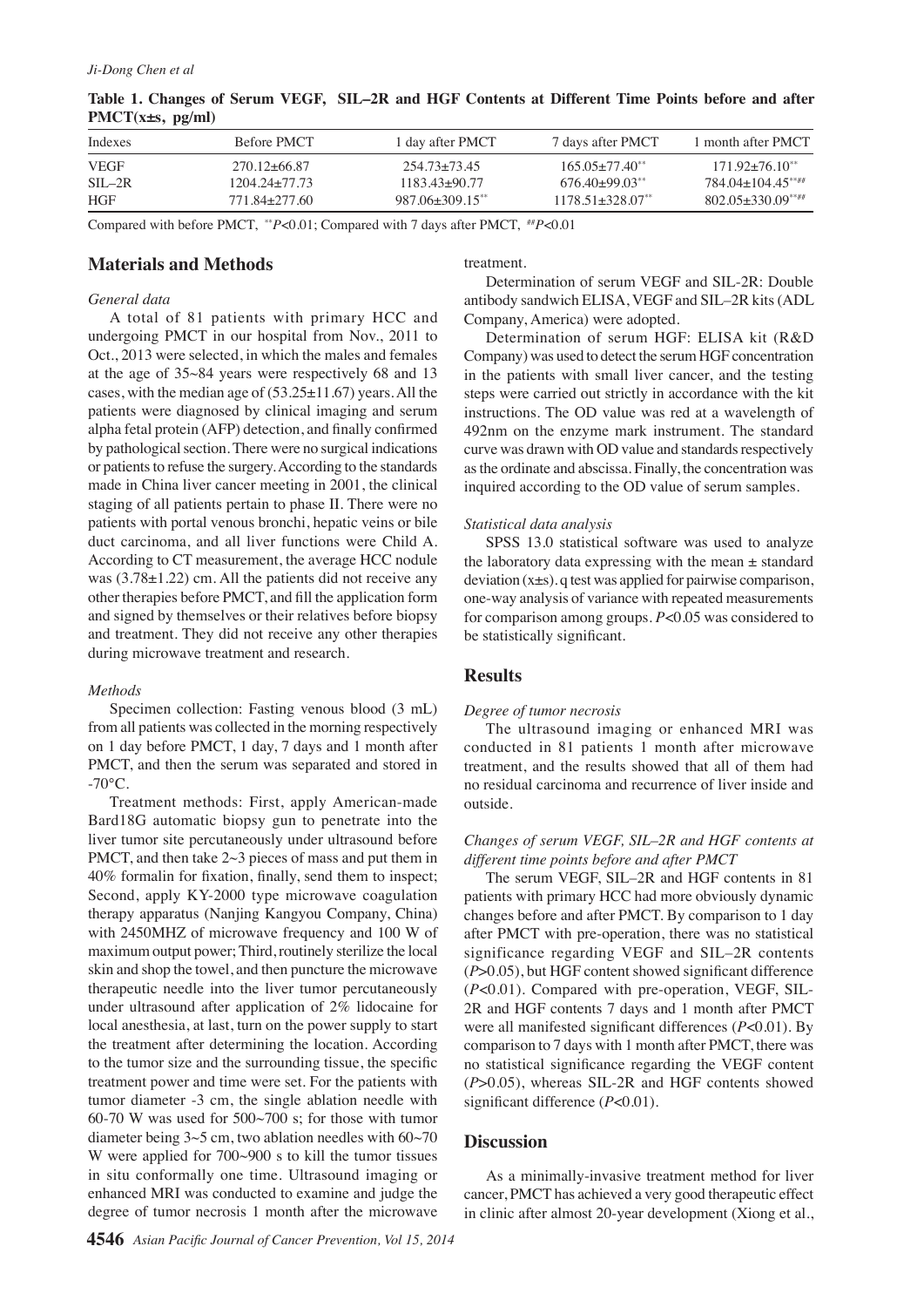2013; Eisele et al., 2014). It can not only inactivate the small liver cancer with the diameter  $\leq$ 5 cm completely one time, but also activate the body immunity (Dong et al., 2002). The further studies on the influence of growth factors on promoting the tumor growth, metastasis and recurrence after PMCT have the profound significance to promote the microwave treatment.

VEGF is a currently-known tumor-related angiogenesis factor with the strongest activity for promoting the proliferation and division of vascular endothelial cells in the body (Ahluwalia et al., 2012). It is highly expressed in liver cancer tissue together with vascular endothelial growth factor receptor (VEGFR). After PMCT, a large number of liver cancer cells were killed, which can affect the change of VEGF content by decreasing VEGF secretion (Cui et al., 2005). The research results in this study showed that PMCT could effectively kill the tumor cells, thereby eliminating the sources of VEGF, inhibiting the proliferation of tumor tissue and blood vessels. After PMCT, the change of serum VEGF content could reflect the necrosis of liver tissue independently, and it is a simple and effective biological indicator. However, the reason why VEGF content 1 month after PMCT goes up still needs to be studied.

SIL–2R is produced by the activation of T lymphocytes and monocytes. Recent studies have shown that SIL–2R may be increased significantly in the serum of patients with autoimmune diseases and tumors, and is closely related to the course, efficacy and prognosis ( (Dong et al., 2002; 9.). Gustafsson et al. adopted the infusion heating therapy to treat the limb tumors, which could not only heal the primary lesions, but also decrease the metastatic rate of tumors obviously (Gustafsson et al., 2010). He thought that it may be related with the antitumor immune response produced by tumor antigens stimulating the body during heating treatment. SIL-2R, a chain of IL–2R, is an important immune inhibitor with the relative molecular mass (Mr) of 4 500.

It can bind to IL-2R with the SIL-2 on the cell membrane competitively, consume IL-2 around the activated T cells, and inhibit the differentiation and proliferation of activated T cells. High SIL–2R level in patients with tumors can inhibit the proliferation of T cells. The proliferation of T cells will be reinforced if serum SIL-2R level is reduced (Eller et al., 2009). The research results in this study revealed that serum SIL-2R level went down significantly after effective treatment, suggesting that microwave treatment can improve the body immune function except that the thermal effect damages the tumor cells. Serum SIL-2R level in patients with primary HCC 7 days after PMCT was decreased markedly by comparison to PMCT before, considering that the reduced tumor load after treatment decreases the number of activated lymphocytes induced by tumors in vivo, weakens the number of infiltrative lymphocytes inside tumors and lowers SIL-2R release, consequently leading to reduction of SIL-2R level, which can indirectly reflect the disease outcome. It can be concluded that detection of serum SIL-2R level is conductive to evaluating the efficacy. The serum SIL-2R level 1 month after treatment was notably higher than 7 days after treatment, which might be related

to the inhibition of IL-2 function caused by the existence of cancer-induced abnormal immune reaction after treatment (Hombach et al., 2012), suggesting that the comprehensive treatment like combined immunotherapy may be obtain a better therapeutic effect.

The regenerative process of liver cells is influenced by multiple factors, including the factors respectively promoting and inhibiting the liver cell regeneration to maintain the starting and ending balance of liver regeneration (Fulop et al., 2001). HGF is the most important growth factor that promotes the liver regeneration in the process of liver regeneration. It has an effect of promoting mitosis on the liver cells when its concentration reaches as small as 1 ng/ml, and this effect comes up to the largest when the concentration is  $5 \sim 10$  ng/ml. It can be activated rapidly in the repair of liver injury. Miyata et al. measured the serum HGF concentrations in 43 patients who accepted partial liver resection before and after treatment, and compared with the weight of removed liver tissue. The results confirmed that HGF immediately went up after the liver resection, and then went down. Besides, the serum maximum HGF concentration was associated with the weight of resected liver tissue (Miyata et al., 1996). HGF can not only promote the liver regeneration, but also can promote the movement of liver cancer cells and make tumor cells tend to spread. It can stimulate the formation of tumor blood vessels in the body and promote tumor growth and diffusion by promoting epithelial hyperplasia and activities. Meanwhile, HGF can also play the role through its receptor c-Met. C-Met as the product coded by oncogenes can exert the effect of simulating the liver cell growth after in combination with HCG. The results in this study revealed that the serum HGF concentration 1 day after PMCT went up significantly compared with pre-operation, and reached the peak 7 days after PMCT, with statistical significance, illustrating that the process of early liver regeneration starts after microwave treatment, and mesenchymal cells secrete HGF for repair. This repair 1 month after treatment can make it restore to the level before treatment. However, increased HGF concentration may accelerate the metastasis and recurrence of liver cancer if micrometastasis is accompanied. The reason lies in HGF receptor c-Met has a high expression rate in the liver cell tissue of liver cancer (Aydemir et al., 2012), and a small amount of HGF can stimulate the growth of micrometastatic lesions.

In a word, how to reduce or eliminate high VEGF and SI-2R levels in serum of patients with tumors and make the body immune system perform the normal function may be a new way for the prevention and control of malignant tumors. Hence, monitoring the serum VEGF and SIL–2R can provide some evidences for judging the efficacy of PMCT. After microwave treatment, the effective control of HGF concentration and sealing its receptor c-Met to weaken the biological effect after the HGF in combination with c-Met may have certain significance in inhibiting the early metastasis and recurrence of HCC. This study is of great importance in investigating the weakened immune function of patients with tumors, mechanism of tumor occurrence and progression, as well as its immune diagnosis, disease assessment and therapeutic effect.